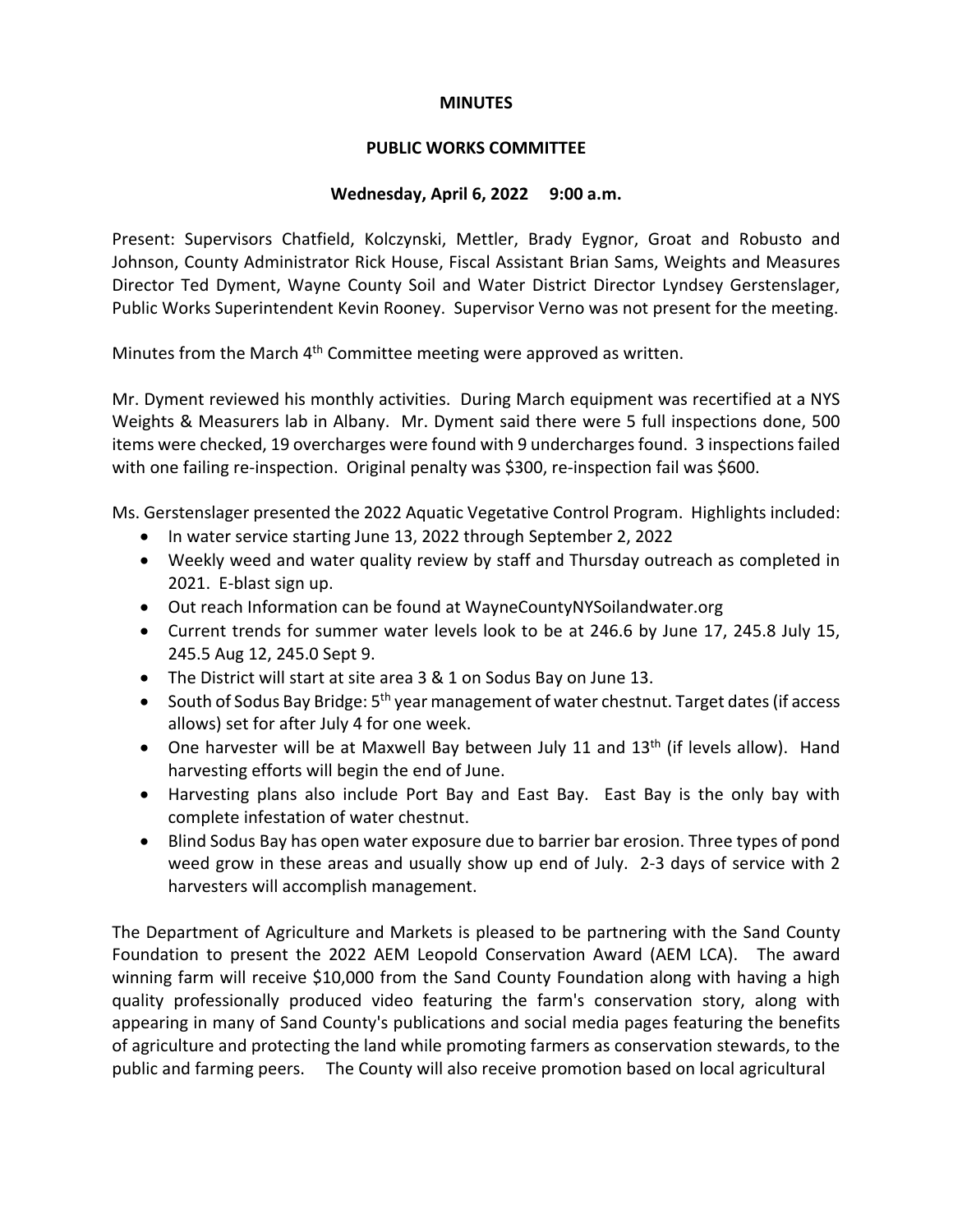# **PAGE 2**

impacts. This year the Wayne County Soil and Water Conservation District Board of Directors' has nominated Humbert Farms for this prestigious award. Overall Humbert Farms, holds many of the qualities of the conservation organization and represents Wayne County well overall in partnering to build conservation systems for adaptation management for food production and land management.

Wayne County Envirothon will be held at Wayne County Park's Blue Cut Trail, across from County Highway, Wednesday, April 27th from 9-12:30. We have 5 teams participating in team testing events in Soils, Wildlife, Aquatics, Forestry and Current Issue. This will be the first Envirothon live and in person since 2019.

Fish Sale is open and information available on the District Website along with grass carp permitting information at <https://waynecountynysoilandwater.org/product-category/fish-sale/>

The following transmittals were presented for the Public Works Department:

--Authorization to Declare Vehicles Surplus in the Public Works Department. Approved 4-0.

--Authorization to Enter Into Agreements with the Towns of Marion, Palmyra, Savannah and Williamson for Roadside Mowing. Approved 4-0.

--Authorization to Create Project in the Highway Department. Approved 4-0.

--Authorization to Accept Low Bid for the Farmington Road Bridge Rehabilitation Project. Approved 4-0.

--Authorization to Enter Into Agreement with the NYSDOT for Funding Of the Gananda Parkway Preventative Maintenance Project. Approved 4-0.

--Authorization to Award Design of Gananda Pavement Preservation Project to Bergmann. Approved 4-0.

--Authorization to Award Design of Gananda Parkway Safety Project to Bergmann. Approved 4- 0.

--Authorization to Award Bid and Purchase Nursing Home Boilers. This project bid came in within budget. Approved 4-0.

--Authorization to Sign Renewal Lease with Wayne County Soil & Water. This resolution was tabled. Mrs. Gerstenslager stated that the lease still needs to be reviewed by the Soil & Water Board.

--Authorization to Renew Lease with New York State Senator Pamela Helming. Approved 4-0.